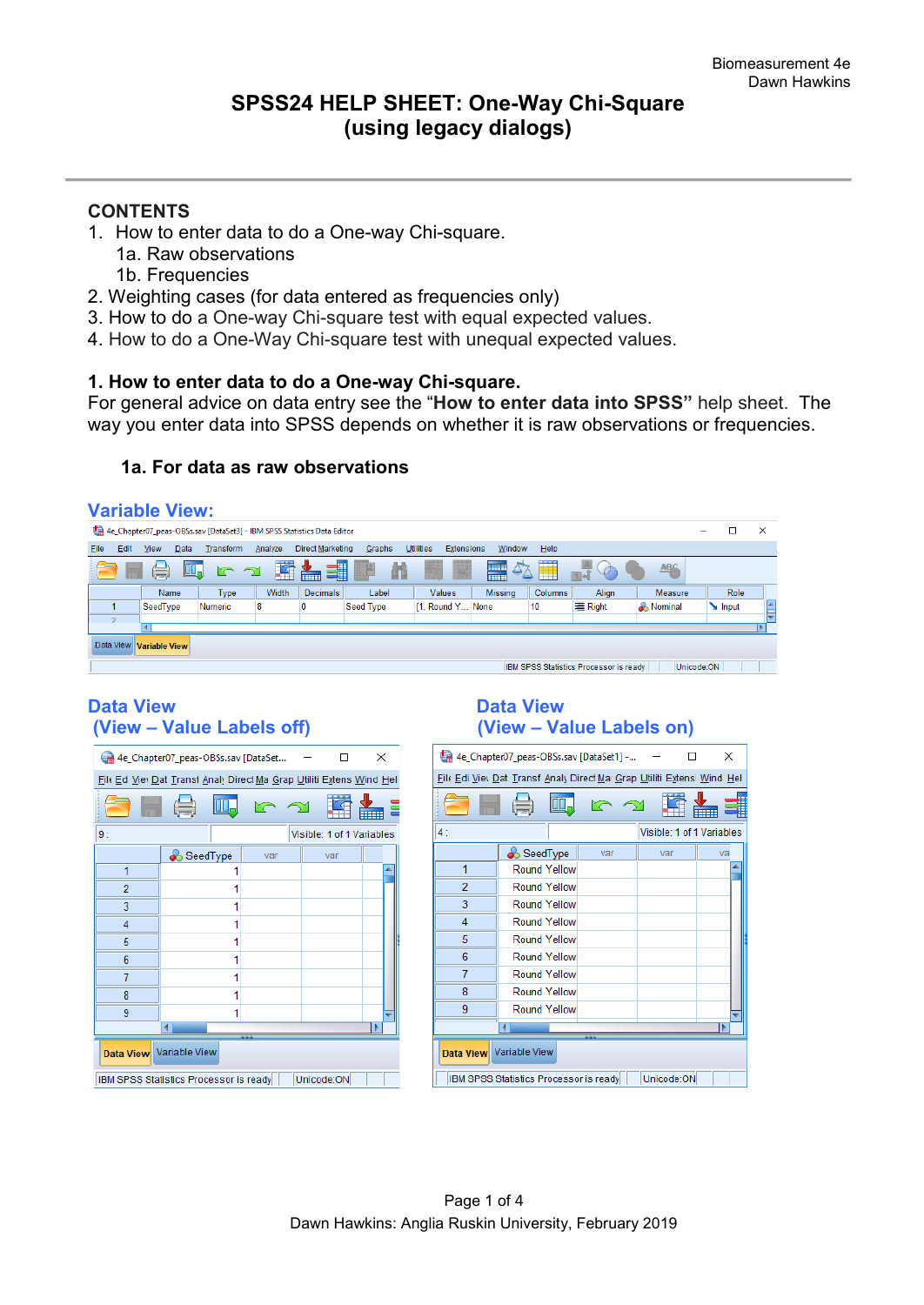# **1a. For data as frequencies**

|      |                                                                                                                                                                                                                                                                                                                                                                                                                         | <b>Variable View:</b> |                |         |                         |           |                                |                |         |                                        |            |           |  |
|------|-------------------------------------------------------------------------------------------------------------------------------------------------------------------------------------------------------------------------------------------------------------------------------------------------------------------------------------------------------------------------------------------------------------------------|-----------------------|----------------|---------|-------------------------|-----------|--------------------------------|----------------|---------|----------------------------------------|------------|-----------|--|
|      | *4e Chapter07 peas-FREQs.sav [DataSet1] - IBM SPSS Statistics Data Editor<br>X<br>$\overline{\phantom{a}}$                                                                                                                                                                                                                                                                                                              |                       |                |         |                         |           |                                |                |         |                                        |            |           |  |
| Eile | Edit                                                                                                                                                                                                                                                                                                                                                                                                                    | View<br>Data          | Transform      | Analyze | <b>Direct Marketing</b> | Graphs    | <b>Utilities</b><br>Extensions | Window         | Help    |                                        |            |           |  |
|      | K<br>Ä<br>m<br>噹<br>$\blacksquare$<br>$\frac{1}{14}$<br>1<br><b>Allen</b><br>ABS<br>$\Delta$<br>$\left( \begin{matrix} \blacksquare \end{matrix} \right)$<br>$\varphi$<br>W.<br>r 2<br>man de la partie de la partie de la partie de la partie de la partie de la partie de la partie de la partie de<br>La partie de la partie de la partie de la partie de la partie de la partie de la partie de la partie de la par |                       |                |         |                         |           |                                |                |         |                                        |            |           |  |
|      |                                                                                                                                                                                                                                                                                                                                                                                                                         | Name                  | <b>Type</b>    | Width   | <b>Decimals</b>         | Label     | Values                         | <b>Missing</b> | Columns | Align                                  | Measure    | Role      |  |
|      |                                                                                                                                                                                                                                                                                                                                                                                                                         | SeedType              | <b>Numeric</b> | 8       |                         | Seed Type | <b>{1, Round Y</b>             | None           | 10      | <b>三 Right</b>                         | Nominal    | Input     |  |
|      | $\overline{2}$                                                                                                                                                                                                                                                                                                                                                                                                          | Frequency             | Numeric        | 8       |                         | Frequency | None                           | None           | 8       | <b>三 Right</b>                         | Scale      | Input     |  |
|      |                                                                                                                                                                                                                                                                                                                                                                                                                         |                       |                |         |                         |           |                                |                |         |                                        |            |           |  |
|      | Data View Variable View                                                                                                                                                                                                                                                                                                                                                                                                 |                       |                |         |                         |           |                                |                |         |                                        |            |           |  |
|      |                                                                                                                                                                                                                                                                                                                                                                                                                         |                       |                |         |                         |           |                                |                |         | IBM SPSS Statistics Processor is ready | Unicode:ON | Weight On |  |

#### **Data View Contract Contract Contract Data View Data View (View – Value Labels off) (View – Value Labels on)**

|                         | *4e_Chapter07_peas-FREQs.sav [DataS                                  |            |                           | ×            |  |
|-------------------------|----------------------------------------------------------------------|------------|---------------------------|--------------|--|
|                         | File Ed View Dat Transt Analy Direct Ma Grap Utiliti Extens Wind Hel |            |                           |              |  |
|                         | 161 (金)                                                              |            |                           | <b>THEFT</b> |  |
| 8:                      |                                                                      |            | Visible: 2 of 2 Variables |              |  |
|                         | SeedType                                                             | iequency   | var                       |              |  |
| 1                       |                                                                      | 31         |                           |              |  |
| $\overline{2}$          | 2                                                                    | 26         |                           |              |  |
| 3                       | 3                                                                    | 27         |                           |              |  |
| 4                       | 4                                                                    | 26         |                           |              |  |
| 5                       |                                                                      |            |                           |              |  |
| 6                       |                                                                      |            |                           |              |  |
| 7                       |                                                                      |            |                           |              |  |
| 8                       |                                                                      |            |                           |              |  |
| 9                       |                                                                      |            |                           |              |  |
|                         |                                                                      |            |                           | ٠            |  |
| Data View Variable View |                                                                      |            |                           |              |  |
|                         | IBM SPSS Statistics Processor is r                                   | Unicode:ON |                           | Weight On    |  |

| Dala view                                                     | (View - Value Labels on)                                             |           |     |                           |  |  |
|---------------------------------------------------------------|----------------------------------------------------------------------|-----------|-----|---------------------------|--|--|
| *4e_Chapter07_peas-FREQs.sav [DataS<br>$\times$               |                                                                      |           |     |                           |  |  |
|                                                               | File Ed View Dat Transt Analy Direct Ma Grap Utiliti Extens Wind Hel |           |     |                           |  |  |
| 日 負                                                           |                                                                      |           |     |                           |  |  |
| 8:                                                            |                                                                      |           |     | Visible: 2 of 2 Variables |  |  |
|                                                               | SeedType                                                             | Frequency | var |                           |  |  |
| 1                                                             | <b>Round Yellow</b>                                                  | 31        |     |                           |  |  |
| $\overline{2}$                                                | <b>Round Green</b>                                                   | 26        |     |                           |  |  |
| 3                                                             | <b>Wrinkled Yellow</b>                                               | 27        |     |                           |  |  |
| 4                                                             | <b>Wrinkled Green</b>                                                | 26        |     |                           |  |  |
| 5                                                             |                                                                      |           |     |                           |  |  |
| 6                                                             |                                                                      |           |     |                           |  |  |
| 7                                                             |                                                                      |           |     |                           |  |  |
| 8                                                             |                                                                      |           |     |                           |  |  |
| 9                                                             |                                                                      |           |     |                           |  |  |
| Data View Variable View                                       |                                                                      |           |     |                           |  |  |
| Unicode:ON<br>Weight On<br>IBM SPSS Statistics Processor is r |                                                                      |           |     |                           |  |  |

**When data are entered as frequencies the following additional step is needed before starting the analyses.** 

Select: Data - Weight Cases . . .

In the **Weight Cases** dialogue window select the **Weight cases by** option. Then, select the variable from the list on the left, which contains the frequencies, and send it to the **Frequency Variable** box. Click **OK.**

| <b>Weight Cases</b> | ×                                                                                               |
|---------------------|-------------------------------------------------------------------------------------------------|
| Seed Type [SeedTy   | O Do not weight cases<br><b>Weight cases by</b><br>Frequency Variable:<br>Frequency [Frequency] |
| Paste<br>OK         | Current Status: Weight cases by Frequency<br><b>Reset</b><br>Cancel<br>Help                     |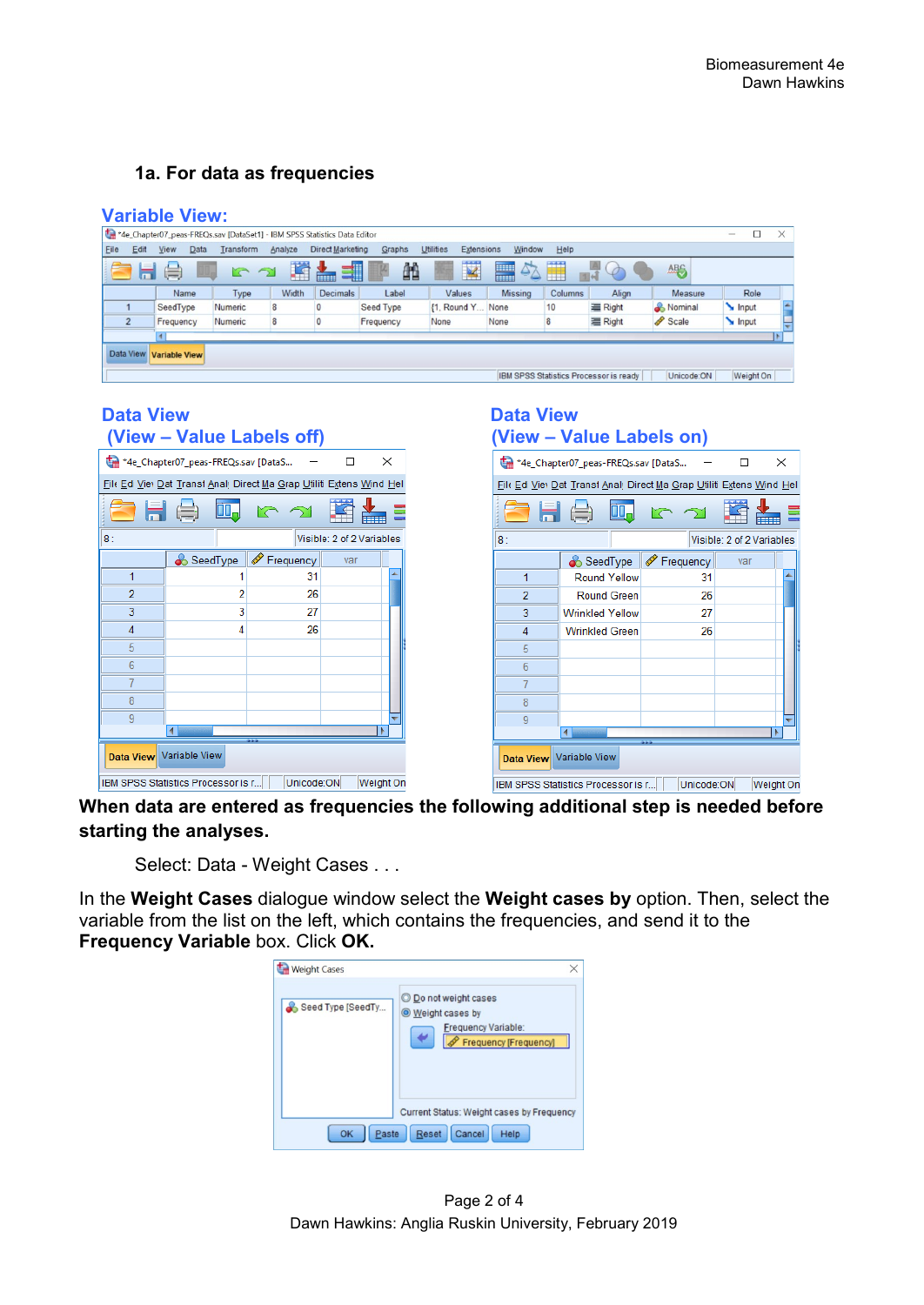# **2. How to do a One-way Chi-square test with equal expected values.**

To get SPSS to conduct a one-way chi-square test on your data when expected values are equal (Test of Homogeneity):

Open your data file.

Select: Analyze – Nonparametric Tests – Legacy Dialogs - Chi-Square*...* This will bring up the **Chi-Square Test** window:



Select the variable that you want to analyse, and send it to the **Test Variable List** box (in the example above this is *SeedType*).

Under **Expected Range** check that the option **Get from data** is selected. Under **Expected Values** the **All categories equal** is the option that should be selected for a test of homogeneity. Click **OK**.

# This will produce the following in the **Output** window.







In summary the key information from the test is  **one-way classification chi-square: X2 <sup>3</sup> = 0.618,** *N* **= 110,** *P* **= 0.892**

> Page 3 of 4 Dawn Hawkins: Anglia Ruskin University, February 2019